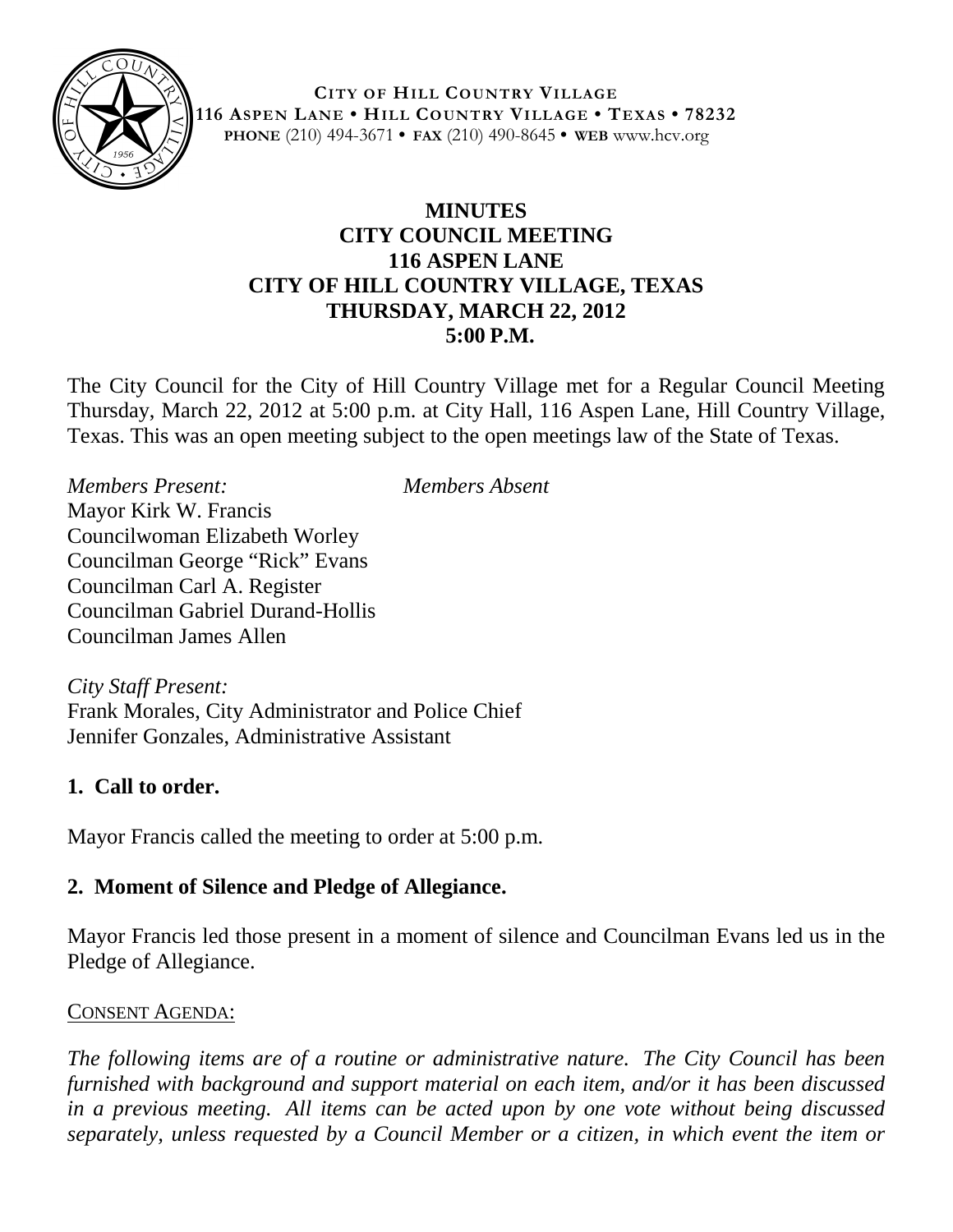*items will immediately be withdrawn for individual consideration in their normal sequence after the items not requiring separate discussion have been acted upon. The remaining items will be adopted by one motion and vote of the City Council.*

**3. Discussion/action on approval of the minutes of the Regular Council Meeting of January 19, 2012.**

**4. Discussion/action on approval of an ordinance ordering cancellation of the May 12, 2012 General Election.**

**5. Discussion/action on approving the police department to sell two police vehicles, one to City of Somerset, Texas and the other to the Southside Independent School District Police Department.**

**6. Discussion/action on approving the police department to purchase two new police vehicles.**

*Councilman Register moved to approve the consent agenda, seconded by Councilwoman Worley. Motion passed unanimously.*

INDIVIDUAL ITEMS FOR CONSIDERATION:

#### **7. Citizens to be heard.**

AT THIS TIME, CITIZENS WHO HAVE FILLED OUT A REGISTRATION FORM PRIOR TO THE START OF THE MEETING MAY SPEAK ON ANY TOPIC THEY WISH TO BRING TO THE ATTENTION OF THE GOVERNING BODY SO LONG AS THAT TOPIC IS NOT ON THE AGENDA FOR THIS MEETING. CITIZENS MAY SPEAK ON SPECIFIC AGENDA ITEMS WHEN THAT ITEM IS CALLED FOR DISCUSSION. DURING THE CITIZENS TO BE HEARD SECTION NO COUNCIL ACTION MAY TAKE PLACE AND NO COUNCIL DISCUSSION OR RESPONSE IS REQUIRED TO THE SPEAKER. A TIME LIMIT OF TWO MINUTES PER SPEAKER IS PERMITTED; THE COUNCIL MAY EXTEND THIS TIME AT THEIR DISCRETION.

*Mr. Keith Maristany of Ministerio Internacional Church signed up to speak, but related he would wait and speak during Agenda Item #8.*

**8. A public hearing, discussion and possible action regarding an application for a request from Keith Maristany, for a Special Use Permit for a place of religious worship located at 15201 San Pedro, San Antonio, Texas 78232, Lot Ten, County Block 4990, Block Two, County Village Estates Unit 3A in City of Hill Country Village Bexar County.**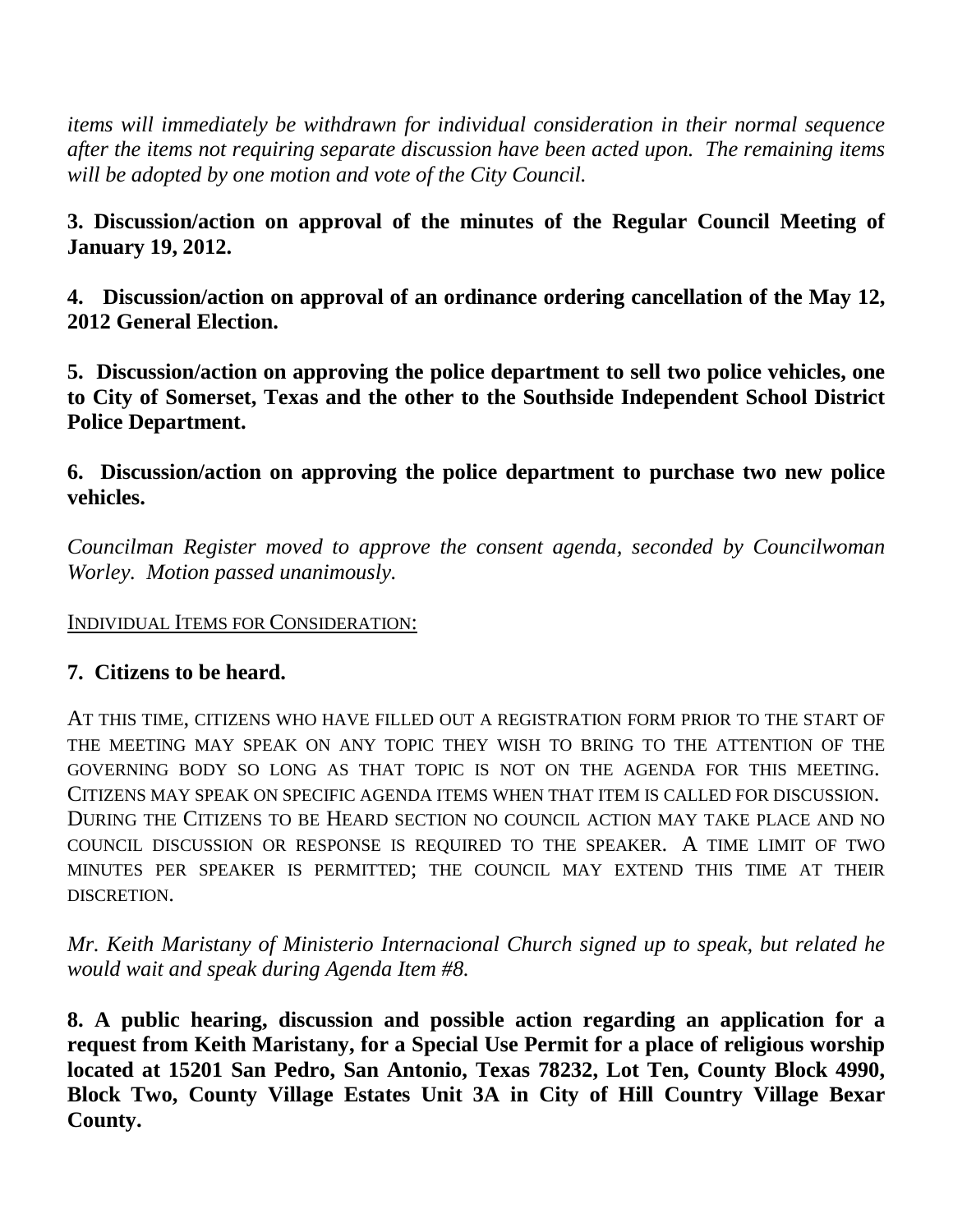*Mayor Francis closed the regular meeting at 5:02 p.m. Mayor Francis opened the public hearing at 5:02 p.m.*

*Mr. Keith Maristany of Ministerio Internacional Church spoke briefly about his ministry.*

*Mayor closed the public hearing at 5:07 p.m. Mayor opened the regular meeting at 5:07 p.m.*

*Councilman Evans made a motion to accept an application for a request from Keith Maristany, for a Special Use Permit for a place of religious worship located at 15201 San Pedro, San Antonio, Texas 78232, Lot Ten, County Block 4990, Block Two, County Village Estates Unit 3A in City of Hill Country Village Bexar County, seconded by Councilman Register. Motion passed unanimously.*

# **9. Discussion on City Public Service regarding Community Infrastructure and Economic Development (CIED) Funds.**

*Mr. Morales spoke about the CIED funds. He told council he had been in contact with City Public Service about any money owed to the city or money the city may owe CPS. Councilman Evans asked if we could get a report on the activity for the City, so we know exactly what we have or don't have. Mr. Morales told council that CPS said if the City had a balance, it would be zeroed out. Councilman Evans and Mr. Morales said the report would be a good way to know for sure.*

## **10. Discussion/action regarding the January 31, 2012 and February 29, 2012 financial statements.**

*Councilman Register made a motion to accept the January 31, 2012 and the February 29, 2012 financial statements, seconded, by Councilman Durand-Hollis. Motion passed unanimously.*

## **11. Discussion/action repealing ordinance #716 for the exception of closing Aspen Lane.**

*Mayor Francis informed the council it was the right thing to do in order to continue a great working relationship with the City of San Antonio.*

*Councilman Evans related he had not received any word back from anyone, because he hadn't sent anything out through his e-mail list. His view on the issue was to leave it alone. Councilman Evans mentioned traffic calming devices. He would like to get a solution, before anything happens.*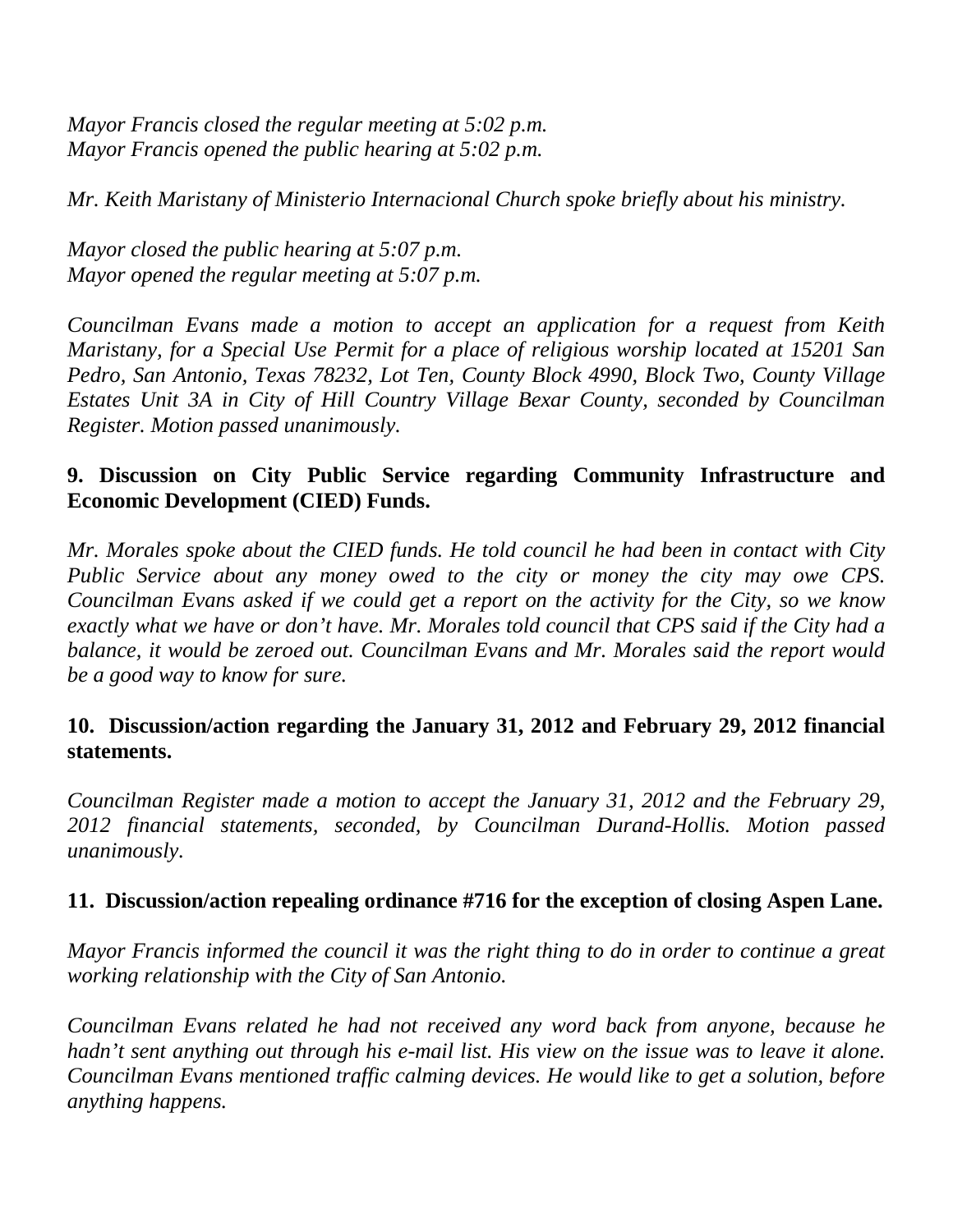*Councilman Register said he didn't have a strong feeling for this. He thought we should ask the citizens what they thought. The current construction at US 281 and Loop 1604 bothered him because there is a possibility that a lot of vehicles may be traveling our streets. Councilman Register believes just having the sign helps and we should wait.*

*Council asked Mr. Morales if anyone has mentioned the sign to him, he said "yes" people have mentioned it when he attends meetings, etc.*

*Councilman Allen said he agreed with Councilman Evans. He asked the mayor who is always asking him about the signs.* 

*Mayor Francis explained that every meeting he goes to that deals with the City of San Antonio someone always asks about the no cut through traffic.*

*Councilwoman Worley said she doesn't notice any increase in traffic.*

*Councilman Allen made a motion to repeal ordinance #716 for the exception of closing Aspen Lane, seconded by Councilman Durand-Hollis.* 

*Ayes – Councilman Durand-Hollis, Councilman Allen and Councilwoman Worley Nays – Councilman Evans and Councilman Register*

*Motion passed.*

## **12. Discussion regarding an ordinance calling an election to authorize local sales and use tax for street maintenance.**

*Mayor Francis told council we will need to have an election this year in order to keep putting money in the street maintenance fund the city currently has. It will expire March 31, 2013.*

## **13. Mayor's Report to Council.**

*Mayor Francis spoke about the stop sign on Village Circle and Estate Lane. He felt that he had failed to present the issue from a perspective of what was in the best interest of the whole City in terms of traffic flow and precedent. He acknowledged that the ultimate solution that was reached worked, but that it also was a "convenient one" that benefitted the select few who were present and vocal more than the majority of the citizens.* 

## **14. Communication with the City Administrator/Chief of Police.**

*Mr. Morales informed council that the dumpsters will be at City Hall March 24-April 1, 2012.*